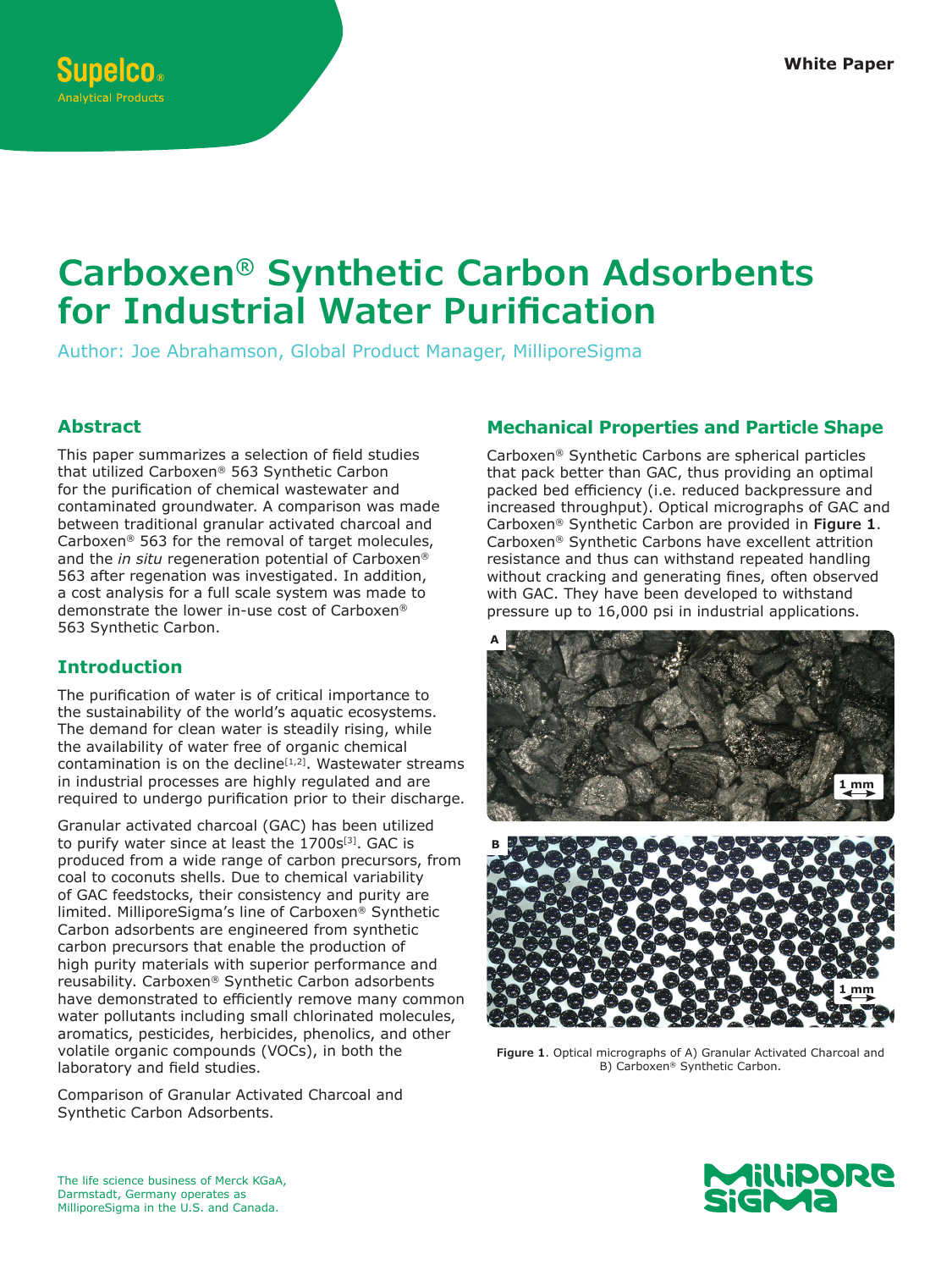#### **Pore Structure**

The GACs primarily have a microporous pore structure, whereas Carboxen® Synthetic Carbons have tapered pores, from macro- to meso- to microporous nature. The tapered pores improve the adsorbent's kinetic and thermodynamic efficiency, enabling greater capacity while operating at increased throughputs. An illustration of the tapered pore structure that can be built into Synthetic Carbons is provided in **Figure 2**.



**Figure 2**. Illustration of tapered pore structure from macro- to meso – to micro porous.

# **Surface Chemistry**

Functionalization of carbon surfaces with oxygen functional groups alters the materials' pH and hydrophobic/hydrophilic properties. Careful control of the activation or activations allows the controlled and tailored surface oxygen functionalization. The pH of Carboxen® Synthetic Carbons can be tailored from 2.5 to 10.5. The pH can also be selected to meet the application needs. For instance, if the purification involves the removal of a basic compound, an acidic carbon will work best and similarly acidic compounds will require basic carbon adsorbents. The surface chemistries dictates the hydrophobic/hydrophilic properties and with proper oxygen functionalization the Synthetic Carbon adsorbent can be made anywhere from hydrophilic to extremely hydrophobic. The Carboxen® Synthetic Carbons are activated through physical means. Therefore, there are no concerns of chemical leaching during their use due to the residual chemical left on the carbon.

### **Methods**

This paper summarizes a selection of field studies that utilized Carboxen® 563 Synthetic Carbon for the purification of chemical wastewater and contaminated groundwater. For these applications Carboxen® 563 was selected because of the material's hydrophobic nature. The hydrophobicity of Carboxen® 563 gives the material its high adsorption capacity for VOCs in water. Since water has low affinity for the hydrophobic carbon adsorbent, it does not compete with the adsorbate molecules (i.e. chemical contaminates) for active adsorbent sites.

The findings from 3 field studies are provided in the Results Section. The first field study was conducted at Pease Air Force Base in Newington, NH. This site was selected as the ground water source is contaminated with vinyl chloride, dichloroethene, and trichloroethene. In the second field study, industrial groundwater contaminated with benzene, toluene, xylenes, ketones, and chlorinated solvents was remediated. The third field study was conducted at a chemical manufacturing facility for removal of 1,2-dichloroethane from a chemical waste stream that contained 30-45 % sulfuric acid. These field studies covered a wide range of water contaminates. A comparison was made between traditional GAC and Carboxen® 563 Synthetic Carbon for the removal of target molecules and the *in situ* regeneration potential of Carboxen® 563' Synthetic Carbon was investigated. In addition a cost analysis for a full scale system was made to demonstrate the lower in-use cost of Carboxen® 563 Synthetic Carbon.

# **Results**

#### **Field Study 1 – Groundwater Remediation**

The US EPA Superfund Innovative Technology Program conducted a field study demonstrating the technical feasibility and cost-effectiveness of Carboxen® 563 Synthetic Carbon as compared to GAC for remediation of groundwater $[4]$ . The pilot scale field study was conducted at Pease Air Force Base in Newington, NH. This site was selected as the ground water source is contaminated with vinyl chloride, dichloroethene, and trichloroethene. These compounds are regulated by the National Primary Drinking Water Regulations and are associated with an increased risk of liver problems and cancer. The pilot scale system used 2 adsorbent columns with a feed rate of 1 gpm. A steam regeneration system was used to regenerate the adsorbent bed. The first test was a head-to-head comparison of Carboxen® 563 and a common GAC used in water purification. The field study found that Carboxen® 563 Synthetic Carbon had 3-10 times the capacity at 5 times the flow rate as compared to GAC.

Following the first test, both adsorbent columns were loaded with Carboxen® 563 . After 13,700 bed volumes (BVs), the breakthrough occurred. The adsorbent bed was then regenerated with steam at 130 °C. The steam regeneration recovered upwards of 90% of the adsorbed contaminates. Most of the VOCs were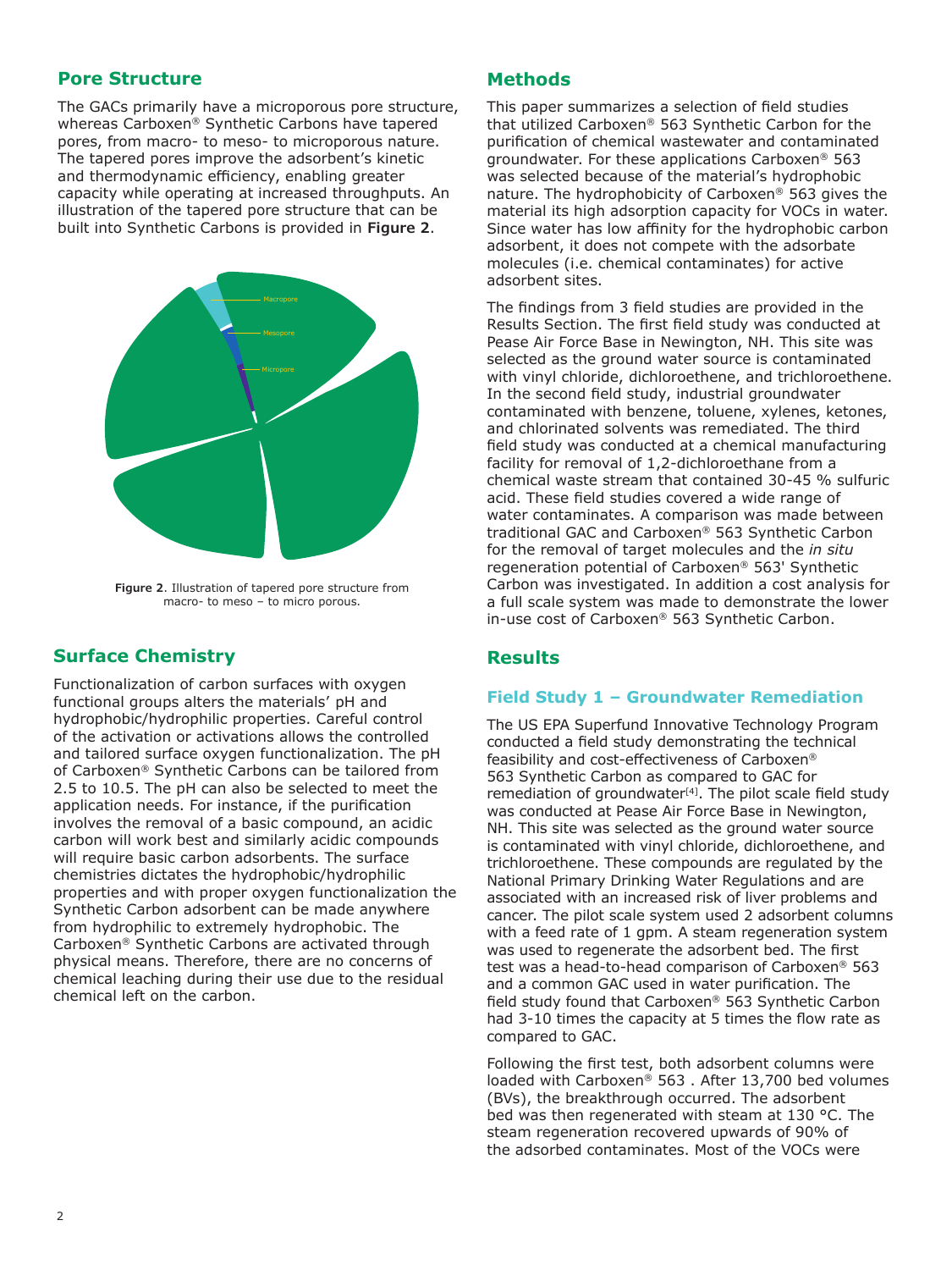recovered after 3 BVs of steam condensate. The steam condensate contained an easily separable organic layer. The organic layer comprised between 85 to 90% of the total VOCs loaded on the adsorbent. The aqueous steam condensate can be passed through the regenerated column and safely discharged as treated water. The adsorption column is then restarted. A process flow diagram is given in **Figure 3**.



Aqueous Steam Condensate

**Figure 3**. Carboxen® Synthetic Carbon closed loop adsorption/regeneration system for water purification

The study was conducted over a 3-month period with 4 total cycles completed. The Carboxen® Synthetic Carbon adsorbent showed a negligible capacity reduction after the multiple regenerations. The information obtained from the pilot study was used to develop a conceptual design and cost estimate for a full-scale treatment process (100 gpm). The design used 2 columns with 300 kg of Carboxen® Synthetic Carbon per column, each having a 1.5-minute empty bed contact time (EBCT) at 100 gpm. The cost analysis assumed regeneration every 8,000 BVs or every 8 days. Although based on the cost modeling, the installation cost of the Carboxen® Synthetic Carbon system was found to be significantly greater than the installation cost of a GAC treatment system. But, the annual operation cost of the Carboxen® Synthetic Carbon system is much lower than a GAC system. This is mainly due to the need for GAC to be shipped off site and reactivated (i.e. partially burned) and blended back with fresh GAC and/or landfilled. It should be noted for clarity that GAC cannot be regenerated *in situ*. The cost analysis indicated that after 2 years the total present worth of the Carboxen® Synthetic Carbon adsorbent treatment system is less than the GAC treatment system.

The actual cost of the Synthetic Carbon adsorbent system is influenced by how effective the regeneration is over long periods of time. The true lifetime of the adsorbent can only be determined with certainty by conducting many load/regeneration cycles under true

application conditions over a period of multiple years. Extrapolating the life expectancy from experimental and pilot studies operated for short durations is challenging. Nonetheless, a proof of concept regarding regeneration efficiency is needed. Pilot plant studies were conducted to assess the regeneration effectiveness. Philadelphia tap water was spiked with chloroform and treated in a Carboxen® Synthetic Carbon adsorbent/regeneration column. The test ran for 24 weeks, and it was found that steam at 130 °C regenerated the column for up to 9 cycles. The tenth steam regeneration used an increased amount of steam but did not fully restore the capacity. After 9 cycles a stronger regeneration was required. A methanol regeneration returned the capacity back to it virgin state. The experiment was terminated at this point, but it is anticipated that this process can be run for several cycles and can achieve an operational lifetime of multiple years $[1]$ .

Field studies 2 and 3 use a similar process to that shown in **Figure 3**.

#### **Field Study 2 – Industrial Groundwater Remediation**

Industrial groundwater contaminated with benzene, toluene, xylenes, ketones, and chlorinated solvents in the Western US was purified with Carboxen® 563 Synthetic Carbon<sup>[5]</sup>. A column with a 1 ft diameter and 3 ft height was operated at an EBCT of 2.5 min in an up flow fixed bed mode (3gpm/ft3). The adsorbent treated greater than 9,000 BVs while maintaining a leakage below 1 ppb. Influent concentrations ranged from 1 to 4 ppm. The adsorbent was regenerated with methanol and capacity was restored.

#### **Field Study 3 – Chemical Waste Stream Toxic Chemical Removal**

A chemical manufacturing facility in the Eastern US utilized Carboxen for removal of 300-600 ppm of 1,2-dichloroethane (EDC) from a chemical waste stream that contained 30-45 % sulfuric acid<sup>[5]</sup>. Both Carboxen® 563 and Carboxen® 572 Synthetic Carbons had 10 times the capacity of GAC and treated the effluent to less than 1 ppm of EDC. The adsorbents were regenerated with 4 BVs of methanol. The regeneration recovered 95% of the EDC loaded on the adsorbent and restored the adsorbent capacity.

#### **Conclusions**

In the removal of volatile organic compounds from water, Carboxen® Synthetic Carbon operates at much faster flow rates than granular activated charcoal while treating between 5-10 times more bed volumes to the water quality criteria of the remediation site. Due to the ability to regenerate Carboxen® Synthetic Carbons *in situ*, industrial and/or residential water purification processes can be operated in a closed loop adsorptionregeneration system. Such a system has a much lower operating costs and add also eliminates the need for adsorbents to be shipped off site for reactivation and or disposal.